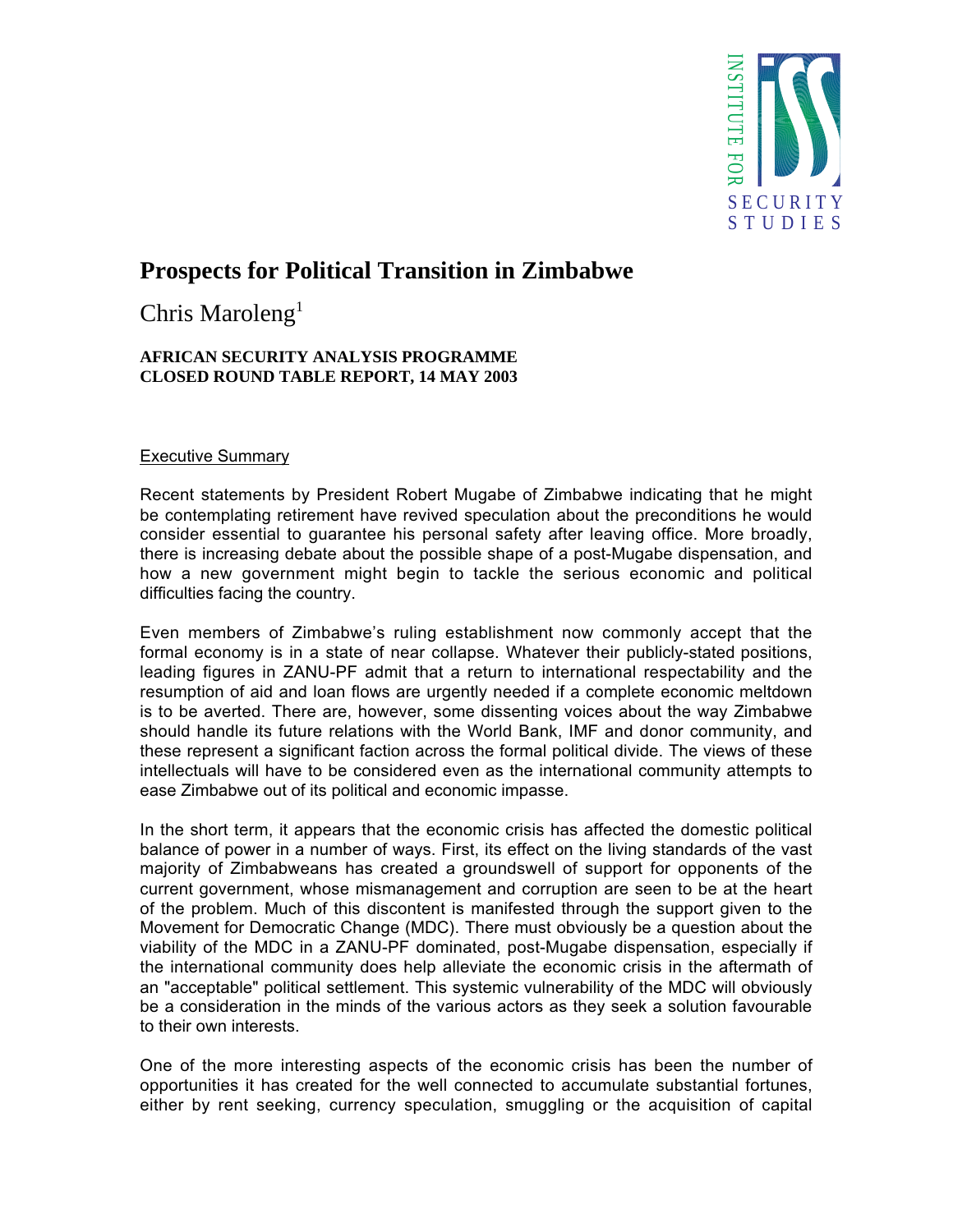assets at bargain prices. There are, however, indications that such opportunities are diminishing, and the inward flow of foreign exchange is now drying up as currency brokers relocate their activities abroad. This, and the restricting sanctions that have caused some discomfort to many of the elite, makes it difficult for the new rich to enjoy the benefits of their wealth. Thus, within ZANU-PF itself there is a substantial faction whose business interests push them to contemplate ways in which to reverse the rapid economic decline.

Other elements in the ruling party realize that their own chances of privileged survival in a post-Mugabe environment are slender. These individuals will probably continue to persuade Mugabe that he should prolong his stay in office, ignoring or suppressing those "evil counsellors" whose own ambition is cloaked in expressions of patriotic concern. This hard-line faction will continue to urge the suppression of the opposition, within and outside the ruling party.

Another faction within ZANU-PF recognizes that its chances of securing the presidential succession, and thus control of the patronage network of the state, are minimal unless some kind of agreement is reached with the opposition to allow for an amendment to the constitution. Such an agreement would ease the eradication of the constitutional requirement for a new presidential election to be held within 90 days of the incumbent leaving office. Only a negotiated exit could pave the way to power for the Speaker, Emmerson Mnangagwa, whose chances of winning the party's presidential nomination in an open contest, and subsequently securing the presidency in an internationally monitored election, may be discounted.

Some rival groups within the party want to avoid Mnangagwa's accession at virtually any cost. They will either try to discredit the negotiations with the MDC, or open their own talks *sub rosa*. One of these groups is seen to be centred on the *eminence grise*, Solomon Mujuru, and there is some debate as to the extent of its influence within the security establishment. The security forces have been fractured into professional, political, and irregular wings, and there can be no certainty that they have a coherent political position, not least because the members of the formal security forces have seen their families' economic positions eroded along with those of the rest of the population.

Apart from these groupings within ZANU-PF there are also a number of opportunists who lack defined constituencies. They will tend to defend the status quo until they see change as being unavoidable, at which point they will position themselves to best advantage.

In order to facilitate the discussion of theses topics, the African Security Analysis Programme at the Institute for Security Studies invited a small group of observers and analysts from Zimbabwe and South Africa to participate in a roundtable discussion on 14 May 2003.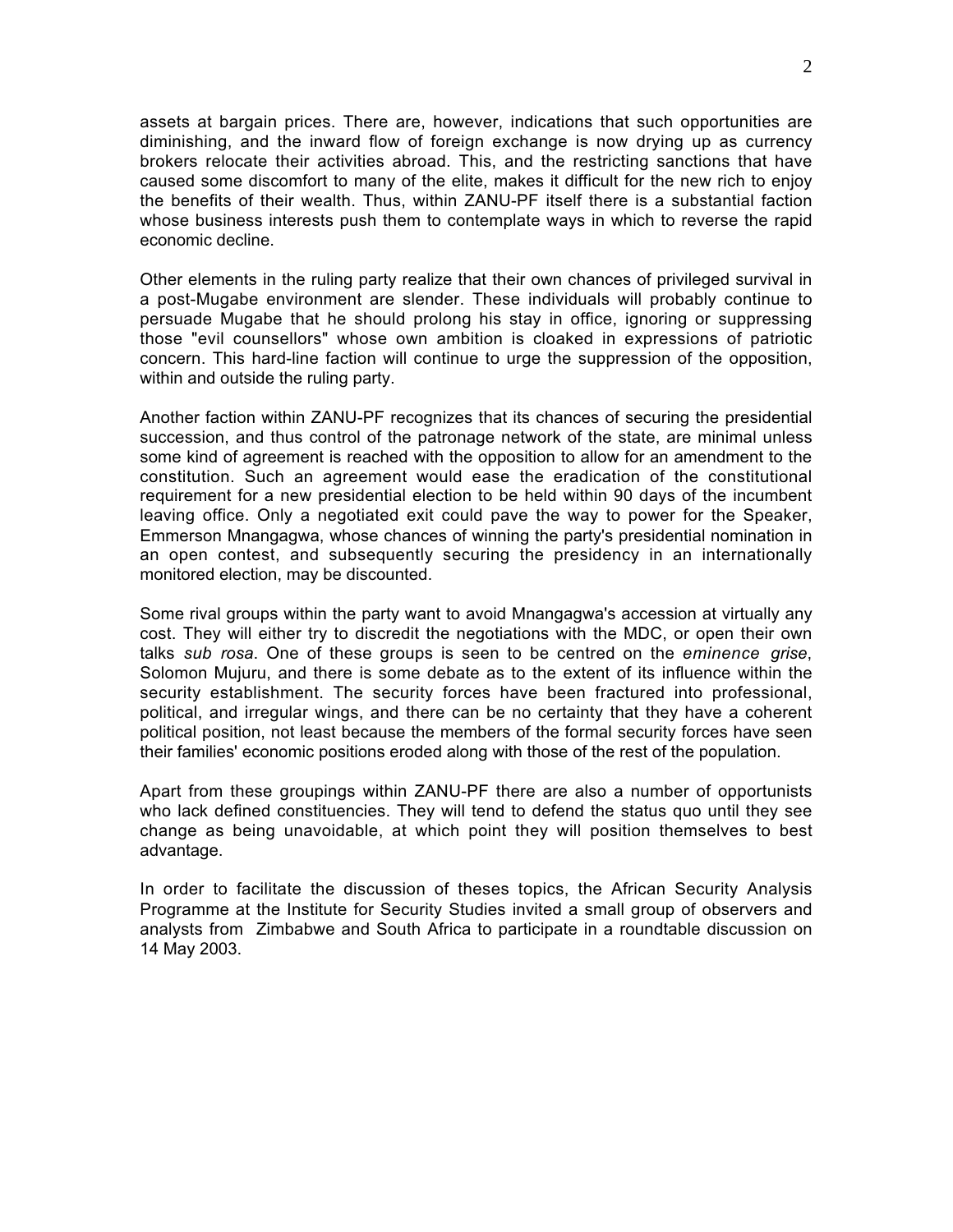#### Deliberations and Conclusions of the Round Table

The delegates at the round table discussion generally agreed that Zimbabwe was in a state of unprecedented crisis. There may have been differences in the articulation of the causes and nature of the crisis. Nevertheless, the participants concurred that Zimbabwe is facing a multi-layered crisis that requires a multi-pronged approach. The Zimbabwean opposition, its civil society and the SADC region are gripped by a pervasive uncertainty as to what should be done to take Zimbabwe out of this largely self-induced quagmire. The participants agreed that the solution to the Zimbabwe crisis will have, realistically and very delicately, to balance, amongst other things, economic and political exigencies and justice and reconciliation concerns. The balance of forces in the country is too close to call and thus no single entity can go it alone.

## Origins and Nature of the Zimbabwean Crisis

The round table participants saw the Zimbabwean crisis as a confluence of several colonial and post-independence experiences, namely:

- The failure of the independence leadership to transform the repressive colonial state structure into a democratic institution. Related to this is the failure of liberation movements (ZAPU and ZANU PF) to transform into a democratic government and concomitantly the failure to deliver on the independence promise of freedom;
- The dismal failure of IMF/World Bank structural adjustment policies that had a very weak human development component. The result was mass impoverishment of Zimbabweans;
- The gradual capture of the state by a corrupt, self-seeking and authoritarian political elite. The lack of accountability of the post-independence government is related to the under-development of the concept of citizenship and participatory democracy. The colony conditioned the majority of Zimbabweans to acquiesce and comply with decisions and actions taken by politicians, regardless of their independent thoughts on the issues. They were compelled to act as mere unquestioning recipients and the cost of non-compliance was always too heavy;
- The contradictory nature of neo-liberal democracy that prescribed the weakening of the state when the human developmental deficits accumulated during the colonial and cold war era required an interventionist state. This, in part, compounded the state's inability to redistribute resources in a coherent and orderly manner. Hence the crisis of legitimacy and politics of chaos referred to elsewhere in this paper;
- A failure of post-independence leadership and the crisis of follower-ship. Patronage systems based on region, tribe and political affiliation have led to the demise of meritocracy and market economics. These systems have turned mediocrity into a virtue and ethics into a rude word. In this regard one of the delegates pointed out that Zimbabwe is a nation of accomplices joined together by tribe, region, political affiliation and war credentials. Government, amongst other vices, specializes in covers and cover-ups. It is for this reason that a justice system manned by kinsmen and party cadres is as evil as the Rhodesian system which was constructed along racial lines;
- A colonially inherited culture of intolerance and impunity.

These broad factors highlighted by the delegates have had their most dramatic manifestations in the following: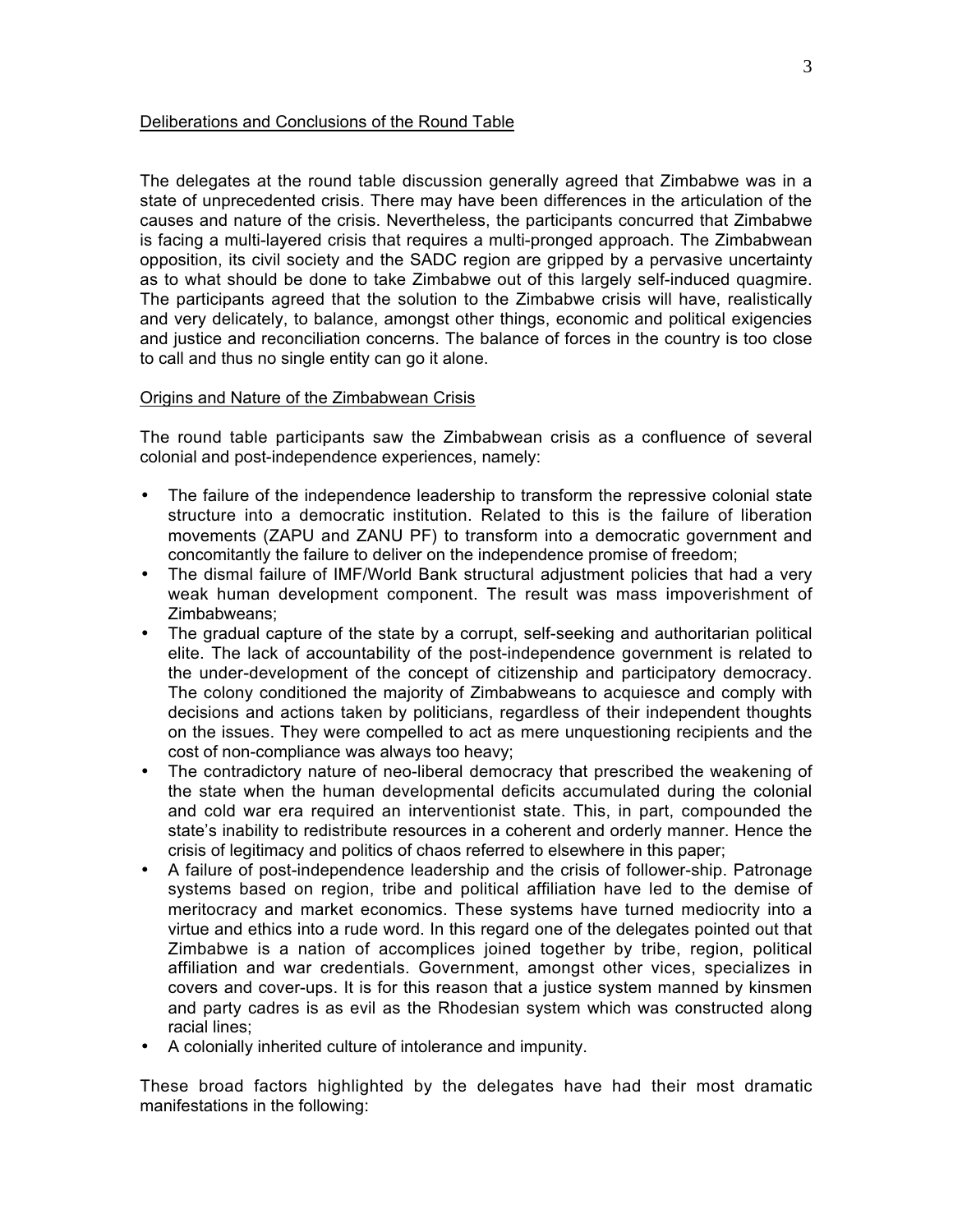- Endemic political violence and gross human rights violations have taken place at the behest of the state or political elite, while the politically unconnected have no access to justice;
- There is unbridled corruption, accompanied by asset stripping, poor stewardship over national resources and, in fact, their privatization by the political elite in government;
- Terminal levels of both *de jure* and *de facto* impunity are enjoyed by various types of criminals. The most evident symptoms of this are the disregard of the doctrine of separation of powers and the general breakdown in the rule of law. Para-state arms of terror have assumed a status above the law and have thus effectively become a parallel government, invading farms, companies, NGOs and heaven knows what else;
- Bad politics produce declining economies, misery and despondency. This has led to capital flight and fatal levels of brain drain as young professionals seek less troubled waters in which to fish. This politics of chaos might at worst result in civil strife;
- Increased militarization of the state and state institutions has taken place in a time of relative peace;
- The voices of the peasantry have been smothered through economic and physical coercion. Food is used as a political weapon in engaging starving communities. Related to this is the failure of the fast-track land programme to transform the contradictions in the agrarian sector by effectively dealing with questions of access to credit and inputs, tenure and traditional leaders' role in transformed agrarian relations.

The round table therefore agreed that the current crisis in Zimbabwe is a confluence of four interlinking themes, namely land and food security; governance and citizenship; civil society and democratization; and the regional and international interventions. The crisis in Zimbabwe is essentially structural and deep-rooted. Tinkering with peripheral symptoms and changing personalities cannot address them. Neither can they be addressed through piecemeal measures. They require far-reaching, honest and allencompassing solutions.

# Implications of the Crisis and Lack of Solutions

It was the opinion of a number of the delegates that the political parties in Zimbabwe lack either the credibility or the capacity to resolve Zimbabwe's multi-layered crisis. The objective factors on the ground suggest that if the crisis is not resolved the following consequences will escalate:

- Further decline in the gross domestic product and eventual collapse of the national economy;
- Collapse of key national institutions leading to further cycles of poverty, in particular the collapse of the education, health, tourism and agriculture sectors, with a possible contagion effect on the entire SADC region;
- Exacerbation of existing socio-economic problems such as poverty, the rates of HIV/AIDS infection and deaths (the latest United Nations Economic Commission on Africa figures show a severe reversal of the Human Development Index);
- Deterioration of the rights and welfare of women and other vulnerable groups (over 80% of the population is now living below the poverty datum line);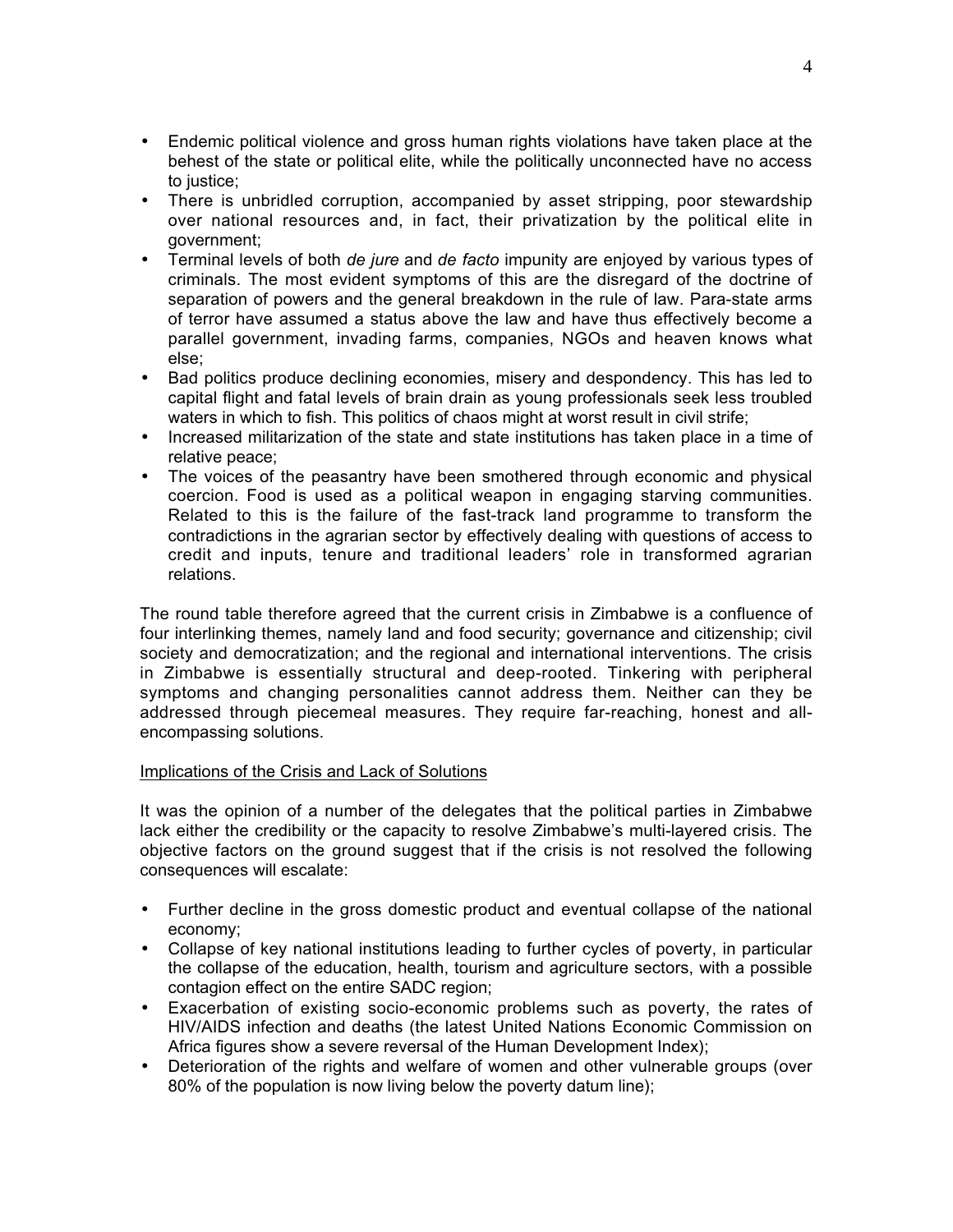- Lasting reversal of the gains the country made in the first ten years of independence and the achievements of the liberation movements, whose image will be shattered in the process The deep psychological scarring and emotional trauma suffered by poor and marginalized people, in particular, will become harder and harder to heal: there is already a back-log of this dating back from pre-colonial days to the present;
- Possibility of civil strife, which will be harder to resolve given the current state of the forces of law and order.

## Regional Implications

The discussion in the round table also highlighted the possibility of escalated conflict as imminent.

No country in the region remains untouched by the Zimbabwean crisis. Some countries in the region are tightening their immigration laws and policies to deal with the evergrowing numbers of Zimbabwean economic and political refugees.

Notwithstanding the benefits that have accrued to some countries in the region, who have been able to replace Zimbabwe's market share in the EU and international markets, the interdependent nature of the regional economies is being undermined by the persistence of the Zimbabwe crisis. The continued prevarication by some regional leaders in supporting the process of political transition in Zimbabwe jeopardizes the current and future economic and political prospects of SADC, the AU, NEPAD and the welfare of the peoples of the region in general.

In this regard, it was established that Zimbabwe is caught in a destructive political impasse. Until now, opposition political parties, civil society and the business community have prevailed in convincing citizens to follow the peaceful route in the face of unprecedented provocation. The current restraint will be sustainable only if efforts at an amicable settlement are stepped up.

#### Creating an Enabling Environment for Negotiations

In order to create an environment for a credible and legitimate negotiation process the round table recommended that the following should take place:

- disbanding of the youth militia;
- putting an end to the partisan distribution of food;
- cessation of all arbitrary arrests, intimidation and subjective prosecution of all members of the opposition and civil society activists;
- release of civil society and opposition political activists and withdrawal of unjustified political prosecutions;
- repeal of repressive laws, in particular POSA, AIPPA and the Broadcasting Services Act;
- granting of equal access to the mass electronic media;
- freeing the national air-waves by ending the ZBC monopoly.

These preconditions represent the immediate expectations of Zimbabwe's opposition groups and civil society. The round table agreed that they should be met through an irreversible process endorsed by all stakeholders in a memorandum of agreement. The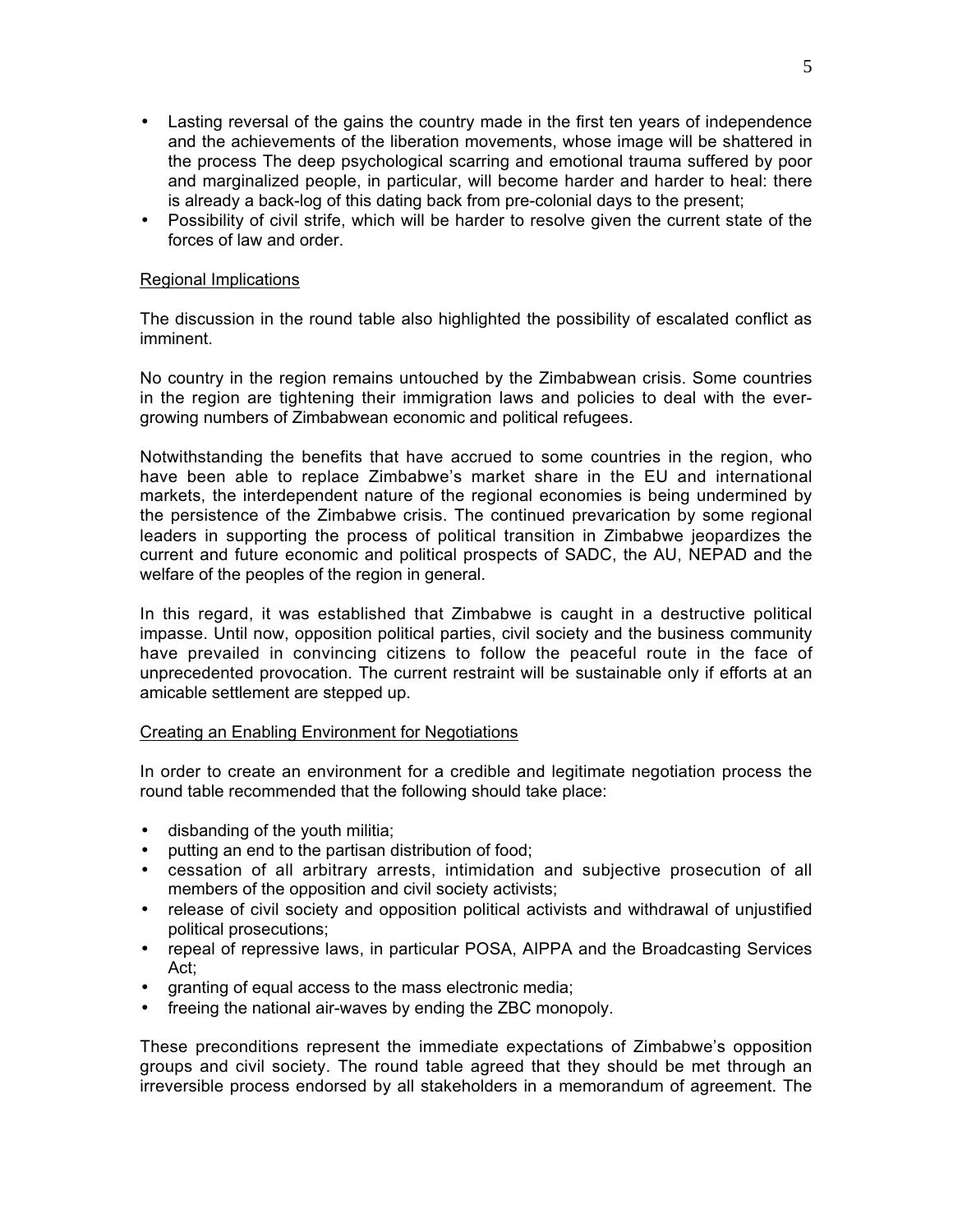interlocutors and would-be interlocutors should have a clear mandate from all key stakeholders; they should be neutral and capable of bringing a solution to the problem.

#### ZANU PF's position

#### Current interests and thinking

The round table discussions concerning ZANU PF and Mugabe are reflected in the following points:

- It seems Mugabe sees the need and importance of going. It is not so much that he wants to go (there is a difference here), and he wants some specific guarantees;
- He is tired, he has no solutions to the crisis;
- He cannot travel, and is beginning to feel helpless and isolated;
- He is now aware of "who is in charge". The fact that ZCTU can announce a stayaway overnight and have such success makes this clear even to him;
- He wants to go out in a blaze of glory.

#### Succession and transition

The round table highlighted the fact that ZANU PF wants to resolve the crisis but its efforts at achieving this goal are undermined by disunity within the party. It also identified three additional groups with a stake in the succession and transition processes: the business component, the hawks and fascists, and the opportunists.

**The business component** (e.g. Mnangagwa, Chiyangwa, etc.): This group of individuals want change, but a change that is managed – by them. They can make decisions based purely on business sense but they understand the importance of politics in business. They want an interim president beyond Mugabe – as participants said, "they want to have their cake and eat it". They also see the need to talk to the MDC and to involve it in the transformation process. It is, however, a very dangerous group.

**The hawks/fascist group:** This group has no constituency of its own. It is a by-product of Mugabe's favoured politics of bureaucratic clienteles and patronage. Its members are the individuals who know that when Mugabe goes, they also go. They are the ones who have been protected and promoted by him, who have enjoyed many benefits from corruption, the land grab, etc. They include, for example, Jonathan Moyo and the army element.

**The opportunists:** This group sees opportunities and grabs them as they come. They do not have defined constituencies but remodel themselves to suit any dispensation. They will defend the status quo to the extent that they are included among the beneficiaries, but will cease to do so when they believe change is irreversibly on the horizon. This group includes the Chinamasas, for example, who have been looking for NCA documents and are talking about constitutional reform, etc. They want to maintain some legitimacy and to keep themselves in power. They will fall whichever way suits them best and will ride on their technical skills.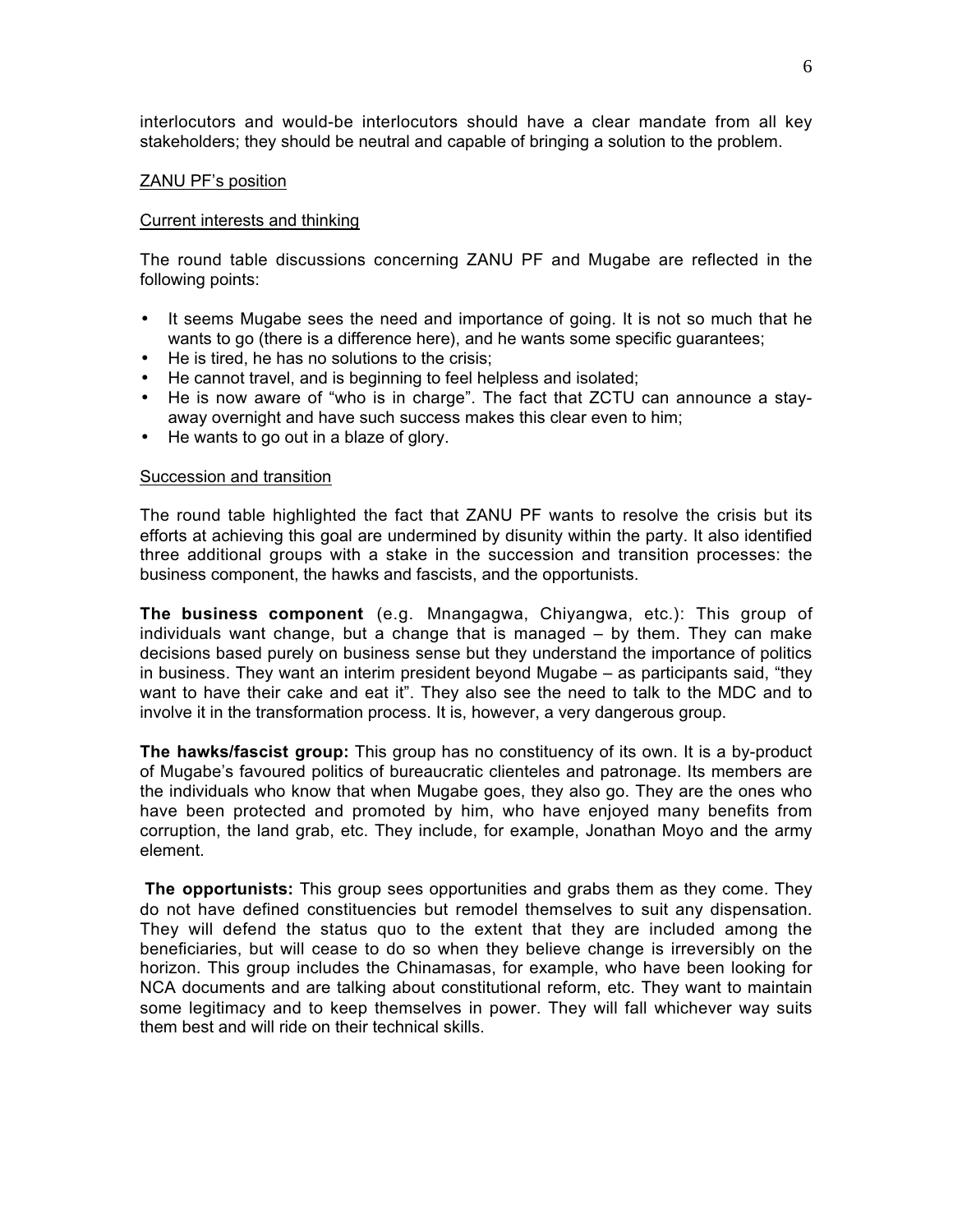## MDC's position

## Current motivation and thinking

- It was the impression of participants at the round table that the MDC is thought to have demonstrated enough capacity to mobilize mass action and resistance against the regime and that it is time to initiate talks. The MDC also wants to give the regional initiative a chance;
- There is an ongoing debate within the MDC about the value of talks versus mass action;
- A quick solution is sought, so that life can continue normally. The harassments, trials, etc. have affected people individually;
- Mugabe has used violence and harassment to force the MDC into quick solutions;
- There are, however, others who are thriving on the crisis. They also do not want to see change – quickly;
- Even as the struggle has gone to the streets, there are opportunists who want to seize the opportunity and use it to their own benefit;
- Many members of the MDC are in favour of restoring legitimacy through a process of transition.

## MDC's expectation of the renewed initiative

- This is the first unilateral action by African leadership outside of a set framework. Thus the expectation is that it will kick-start an irreversible chain of events and processes. This is probably a preparatory process for more actions, activities and steps to come in the resolution of the crisis. One cannot see anything more than the proverbial opening of a door.
- The MDC expects this initiative to unlock other processes.
- A calendar of future activities and events may emerge. At this stage, the best that can come out of this is an agreement about the road map.
- A public acknowledgement could be made **<<Author should be made? YK>>** by each of the parties involved, domestic and foreign, that there is a social, economic and political crisis in Zimbabwe.

## **Conclusion**

In conclusion, the round table emphasized the need for a clear articulation of the mandate of the present brokers and an acknowledgement of the need for an impartial facilitator.

The disillusionment within the MDC that followed the "defeat" in the presidential election is now evaporating. The strength of the opposition within civil society has given the party fresh courage, though it also makes the MDC as much a follower as a leader of public opinion. Its victory in the recent parliamentary by-elections, state-sponsored intimidation and the unbearable consequences of the economic collapse notwithstanding, have convinced many people, especially those in urban areas, that there can be no retreat. The brutality of the government's tactics has, however, created an enormous class of physical victims who will be persuaded only with difficulty to grant the sort of amnesties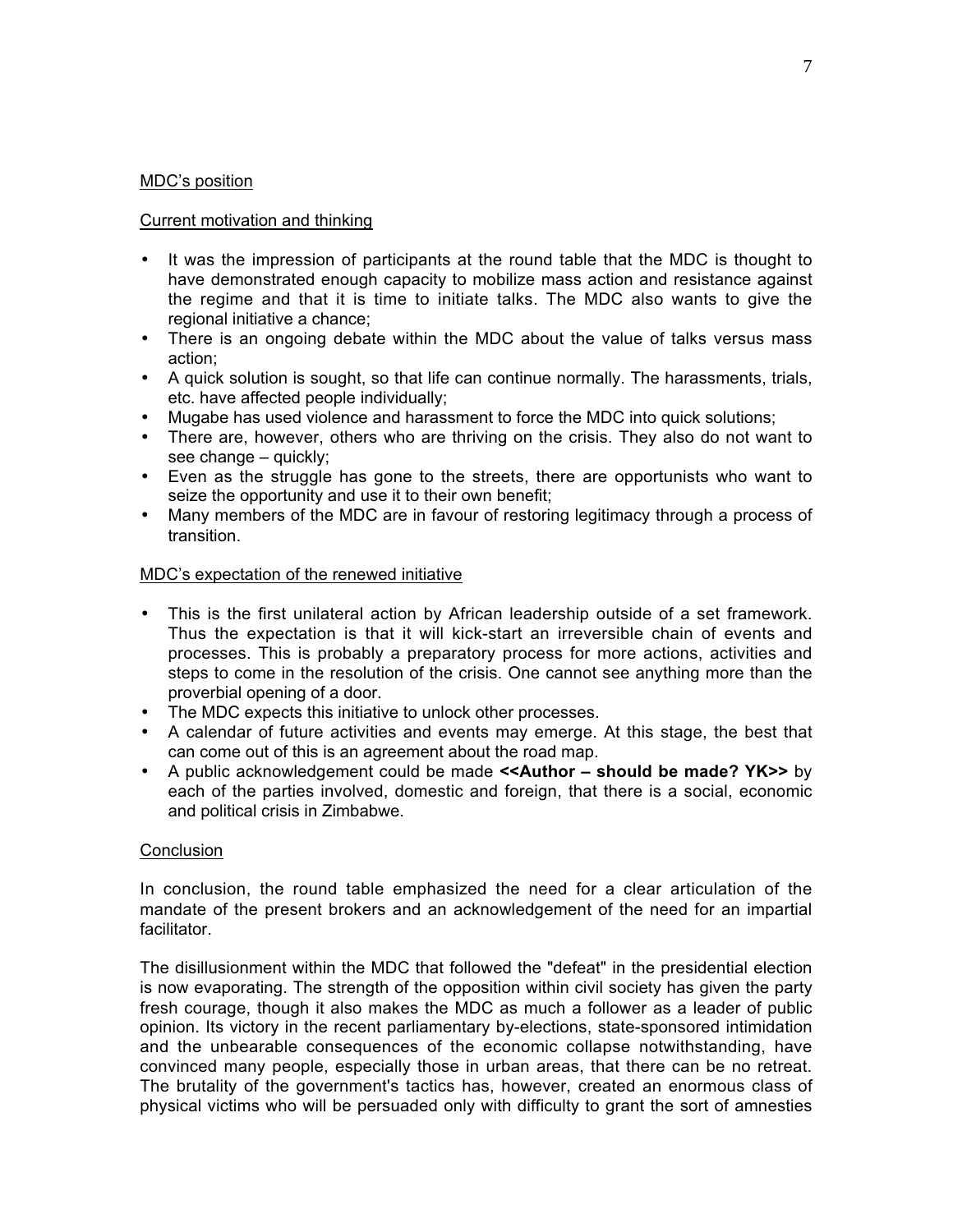and indemnities that are likely to be an integral part of any exit strategy for President Mugabe.

The dynamics within the ruling party and the opposition are quite unstable at present, and how matters develop remains to be seen as mass action gets under way. The effect of foreign pressures and promises will also be difficult to anticipate or detect in the public arena. What form a domestic compromise might take, and whether an elite pact would be honoured, are obviously considerations central to the immediate outcome of the current political engagement.